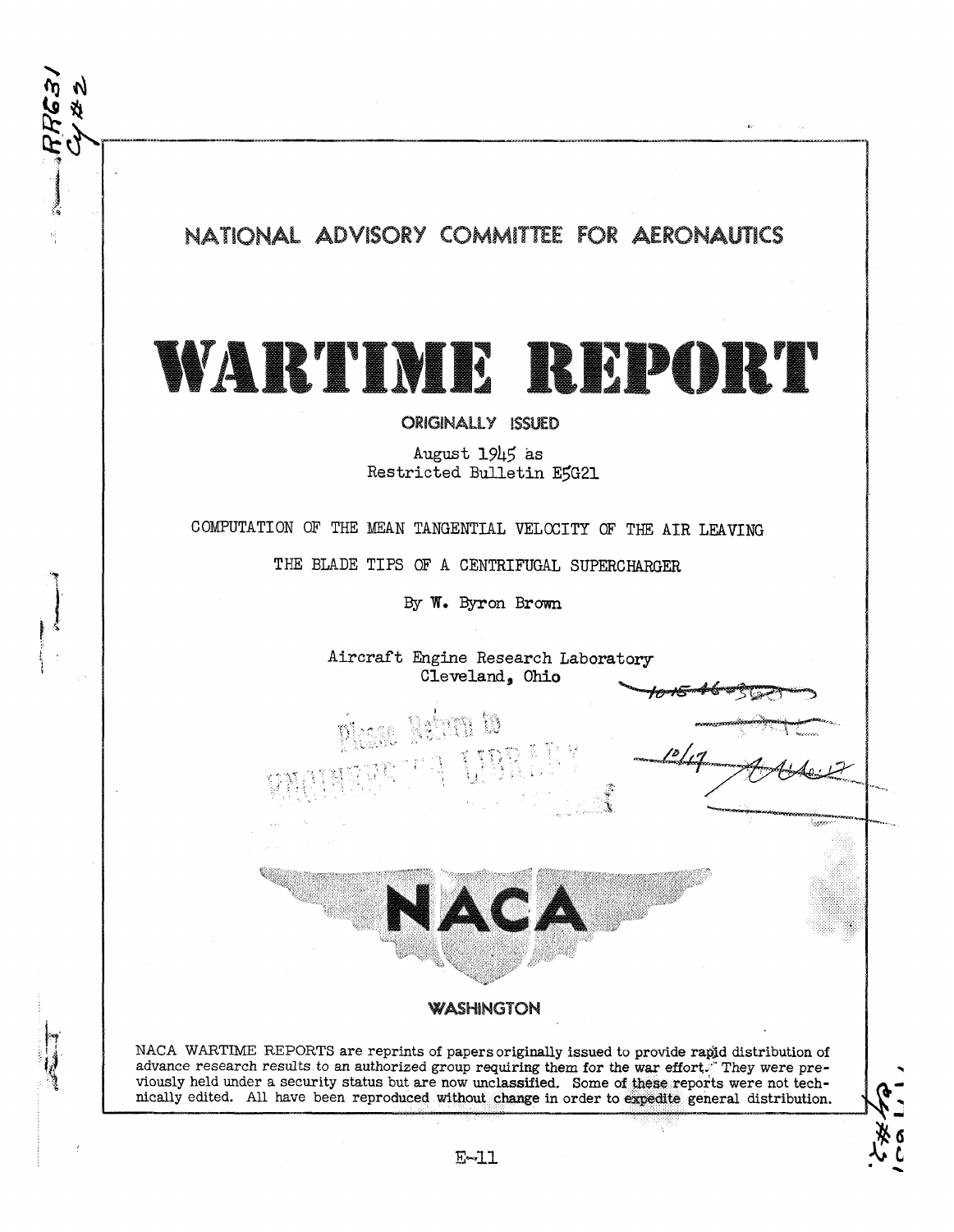NACA RB No. E5G21

# NATIONAL ADVISORY COMMITTEE FOR AERONAUTIO

#### RESTRICTED BULLETIN

COMPUTATION OF THE MEAN TANGENTIAL VELOCITY OF THE AIR LEAT

THE BLADE TIPS OF A CENTRIFUGAL SUPERCHARGER

By W. Byron Brown

## **SUMMARY**

The mean tangential velocity of the air leaving the blade tips of a centrifugal supercharger was computed by the conventional turbine equation, which uses the actual increase in total enthalpy, and by an equation that uses the isentropic increase in total enthalpy. These computed velocities are compared with experimental values observed with three vaneless diffusers having diameters of 20, 24, and 27 inches. Tip speeds of 800, 1000, and 1200 feet per second were tested with each diffuser.

The mean tangential velocities given by the turbine equation averaged about 2 percent higher than the observed values, whereas those computed by the isentropic equation averaged about 15 percent lower than the observed values. When a correction derived from the measurements of windage losses was applied to the turbine equation to allow for the frictional torque of the fixed shrouds, the computed values agreed with the observed values within 1 percent.

#### INTRODUCTION

In diffuser design, estimates of air velocity at the impeller exit have been made by using the turbine equation that expresses the increase in total enthalpy in terms of the tip speed and the mean tangential air velocity. The use of the isentropic increase in total enthalpy instead of the actual increase in total enthalpy has been suggested by J. E. Ellor of the British Air Commission, Packard Motor Car Company. Inasmuch as these two increases often differ by as much as 10 to 20 percent, it is important to determine which method results in the more nearly correct value.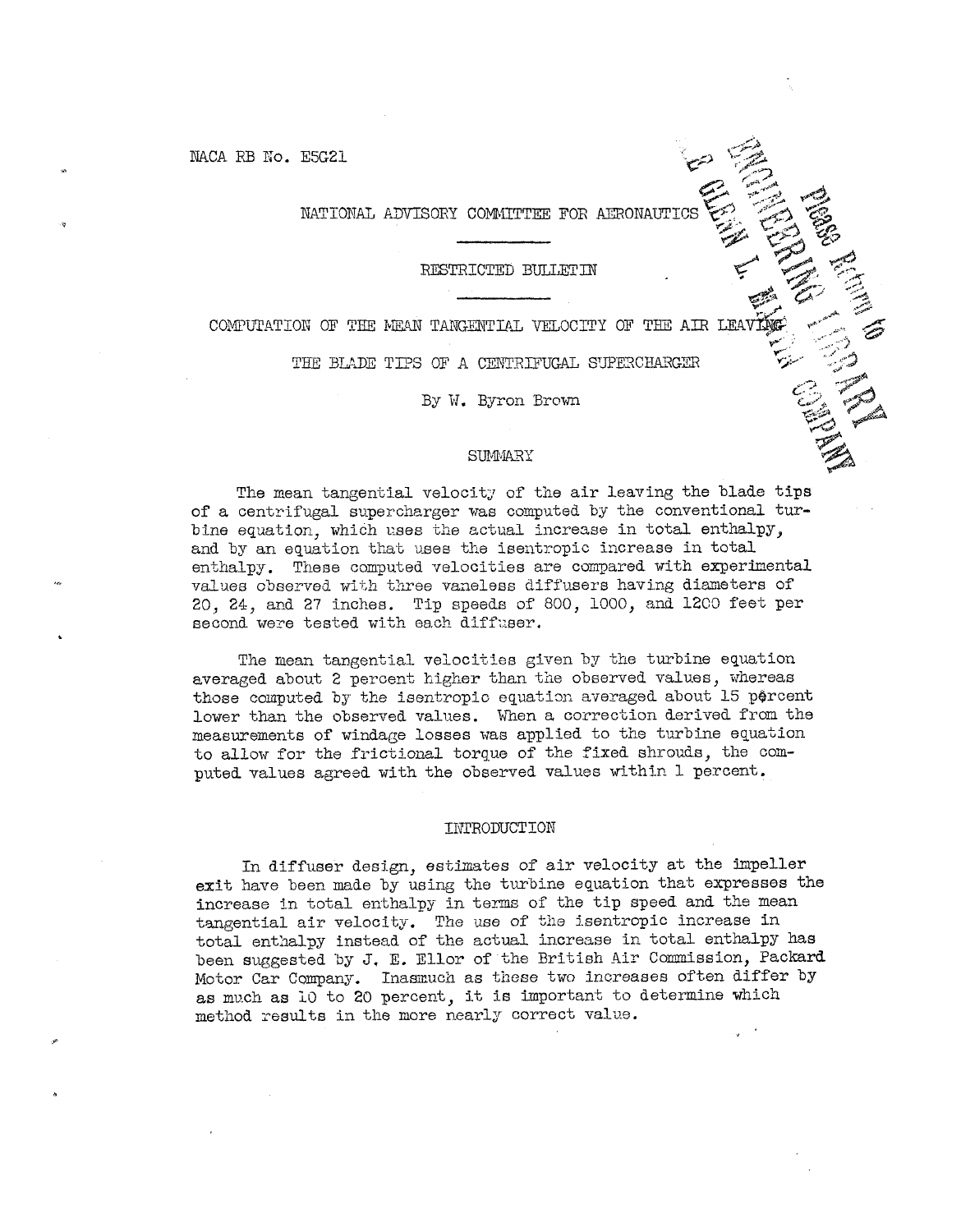A series of velocity measurements was therefore made at the. Cleveland laboratory of the NACA with vaneless diffusers of three different diameters in which each diffuser was tested at three tip speeds in order to determine the tangential velocity of the air at the impeller tip. These measured mean tangential velocities were then compared with the values computed by the conventional turbine equation and with those computed by an equation using the isentropic increase in total enthalpy.

### **ANALYSIS**

The following symbols are used in the analysis:

- $\mathfrak{b}$ breadth of vanelesa-dlffuser passage, feet
- specific heat at constant pressure, foot-poundals per pound  $c_p$ per *OF*
- $\mathbb{D}$ impeller diameter, feet
- hydraulic diameter of flow passage, feet  $D_{h}$
- $f$ friction coefficient
- acceleration due to gravity, 32.17 feet per second per second  $\epsilon$
- $H$ actual increase in total enthalpy per unit mass, foot-pounds per pound
- angular momentum, feet $^2$ /per second M
- rotational speed, revolutions per second  $\mathbf n$
- $\mathbf{P}$ total pressure, inches of nercwy absolute
- $P_{\rho}$ total pressure at impeller exit, inches of mercury absolute
- $P_{1}$ total pressure at impeller inlet, inches of mercury absolute
- static pressure, inches of mercury absolute  $P_{\rm g}$
- Q. volume flow of air at impeller exit, cubic feet per second
- $\mathbb{R}$ Seynolds number

radius, feet  $\mathbf{r}$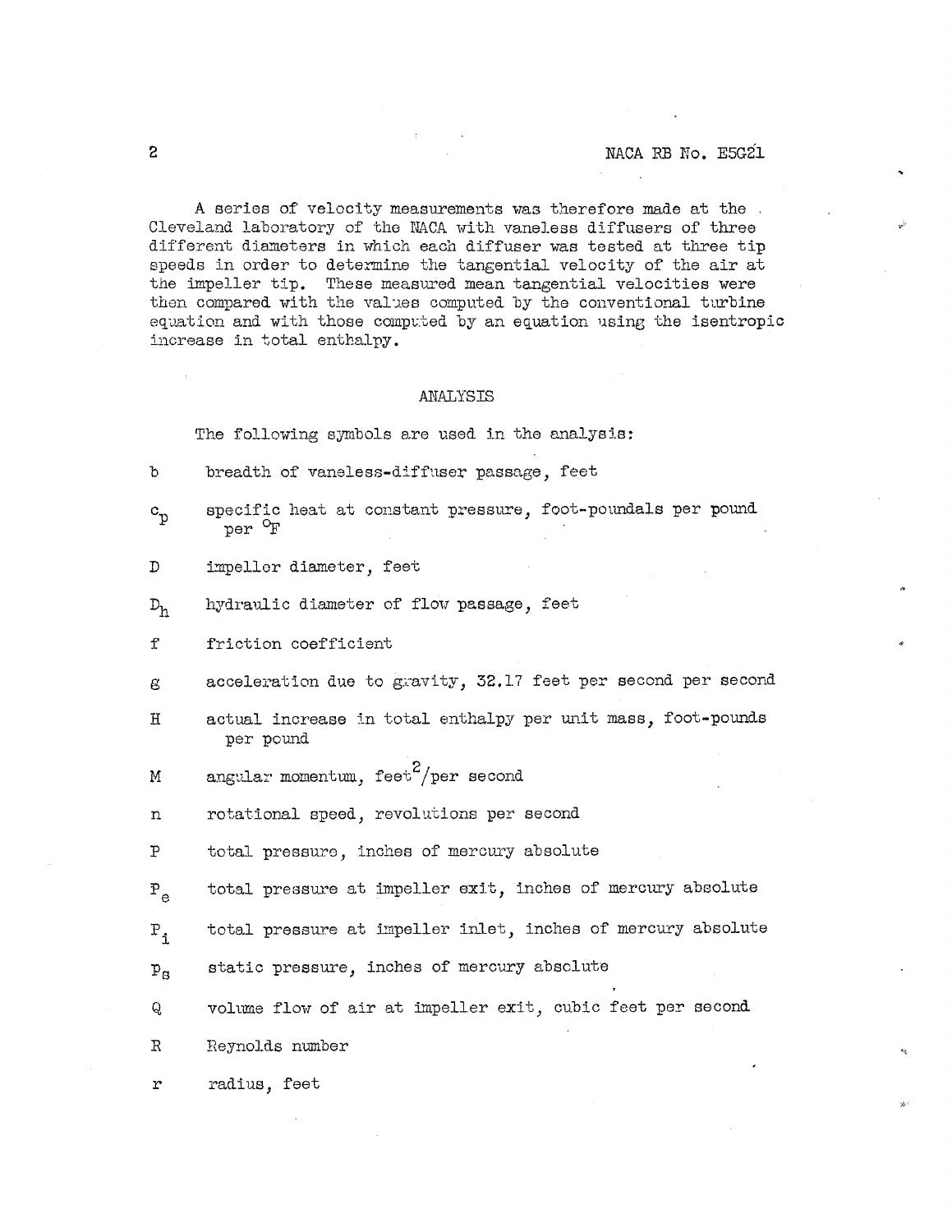# NACA RB No. E5G21

 $\mathbf{a}$ 

 $T_S$  static temperature,  $^{\circ}R$ 

 $T_{t,s}$  total temperature,  $^{\circ}R$ 

 $T_t$ , total temperature at impeller inlet,  $^{\circ}R$ 

U mean resultant air velocity, feet per second

 $\mathtt{U}_\mathtt{r}$ mean radial air velocity, feet per second

 $U_t$  mean tangential air velocity, feet per second

- $\Delta U_t$  loss in mean tangential air velocity due to windage, feet per second
- V tip speed, feet per second

W weight flow of air, pounds per second

 $\alpha$  angle between mean flow and circumference, degrees

- β constant dependent on number and diameter of blades and nature of impeller (open, half shrouded, or fully shrouded)
- $\gamma$  ratio of specific heats

**P** viscosity, polmds per foot-second

p density, pounds per cubic foot

Conventional turbine equation and correction for frictional torque. - The turbine equation is

$$
U_{t} = \frac{gH}{V}
$$
 (1)

if the air has no angular momentum at the impeller entrance. If the windage correction  $\Delta U_{+}$  is used, then

$$
U_{t} = \frac{gH}{V} - \Delta U_{t}
$$
 (2)

The equation for  $\Delta U_+$  is derived as follows:

$$
\frac{\Delta U_{\rm t}}{U_{\rm t}} = \frac{\rm fhp}{\rm hp} \tag{3}
$$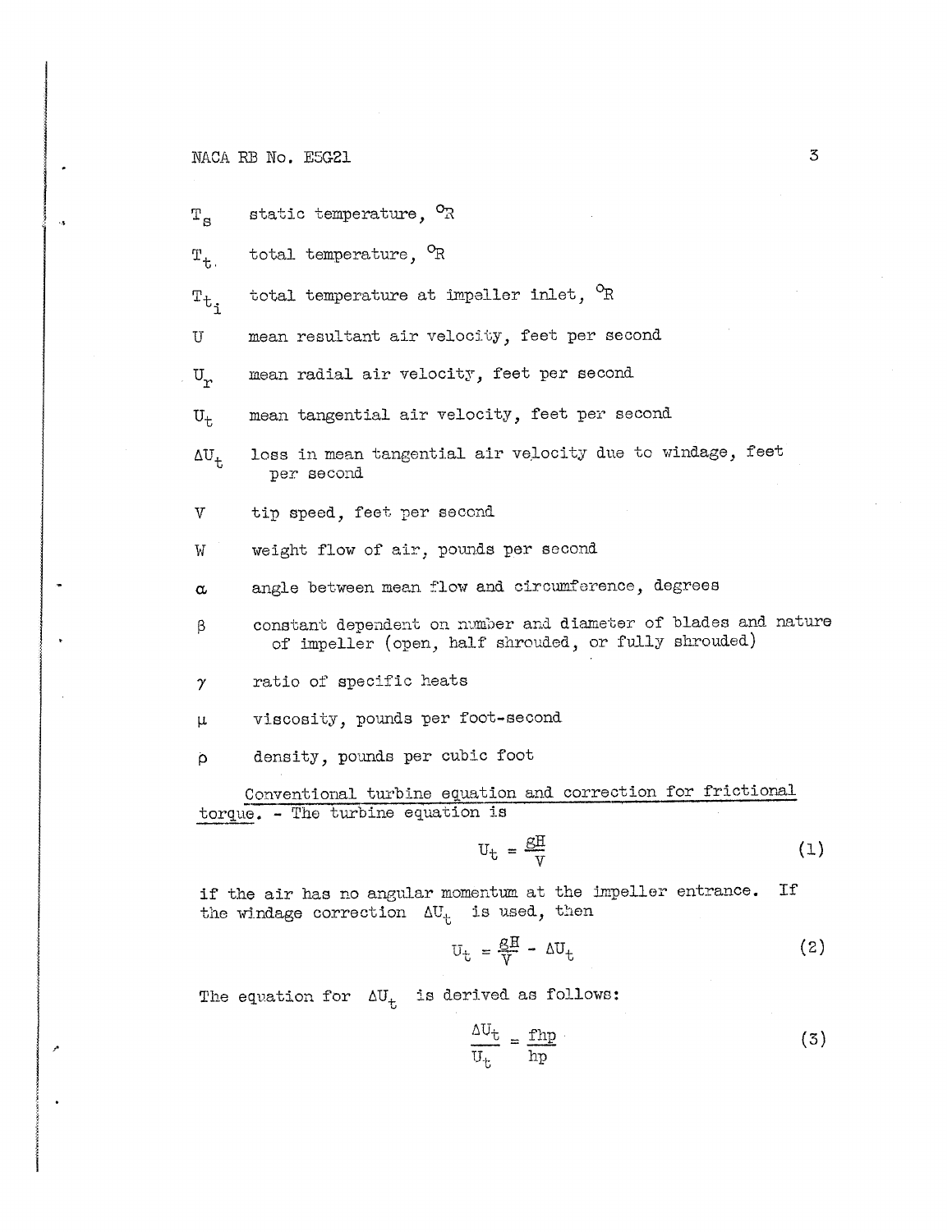where fhp is friction horsepower and hp is horsepower input to the air. In reference 1 the results are summarized in the equation

$$
fhp = \frac{0.0421}{10^6} (\beta \rho V^3 D^2)
$$
 (4)

By substitution of equation  $(4)$  in equation  $(3)$  and by use of the relations

$$
hp = \frac{HW}{550}
$$

$$
U_t = \frac{GH}{V}
$$

$$
V = \pi Dn
$$

$$
W = Qp
$$

there is obtained

$$
\Delta U_{\rm t} = 72.9 \times 10^{-6} \left( \frac{\beta \rm{gV}}{\rm{g}/nD^3} \right) \tag{5}
$$

From reference 1

$$
\beta = 1.65 + 7.10 (0.984 - D)
$$

Because  $D$  is 1.02 feet,  $\beta$  is 1.40 and

$$
\Delta U_{\rm t} = \frac{23.9}{10^4} \times \frac{V}{(Q/nD^3)}
$$

where Q must be determined at the impeller exit.

Turbine equation using isentropic increase in total enthalpy. The equation proposed by J. E. Ellor is

$$
U_{t}V = c_{p} T t_{1} \left[ \left( \frac{P_{e}}{P_{i}} \right)^{\gamma} - 1 \right]
$$
 (6)

from which  $U_t$  is easily computed.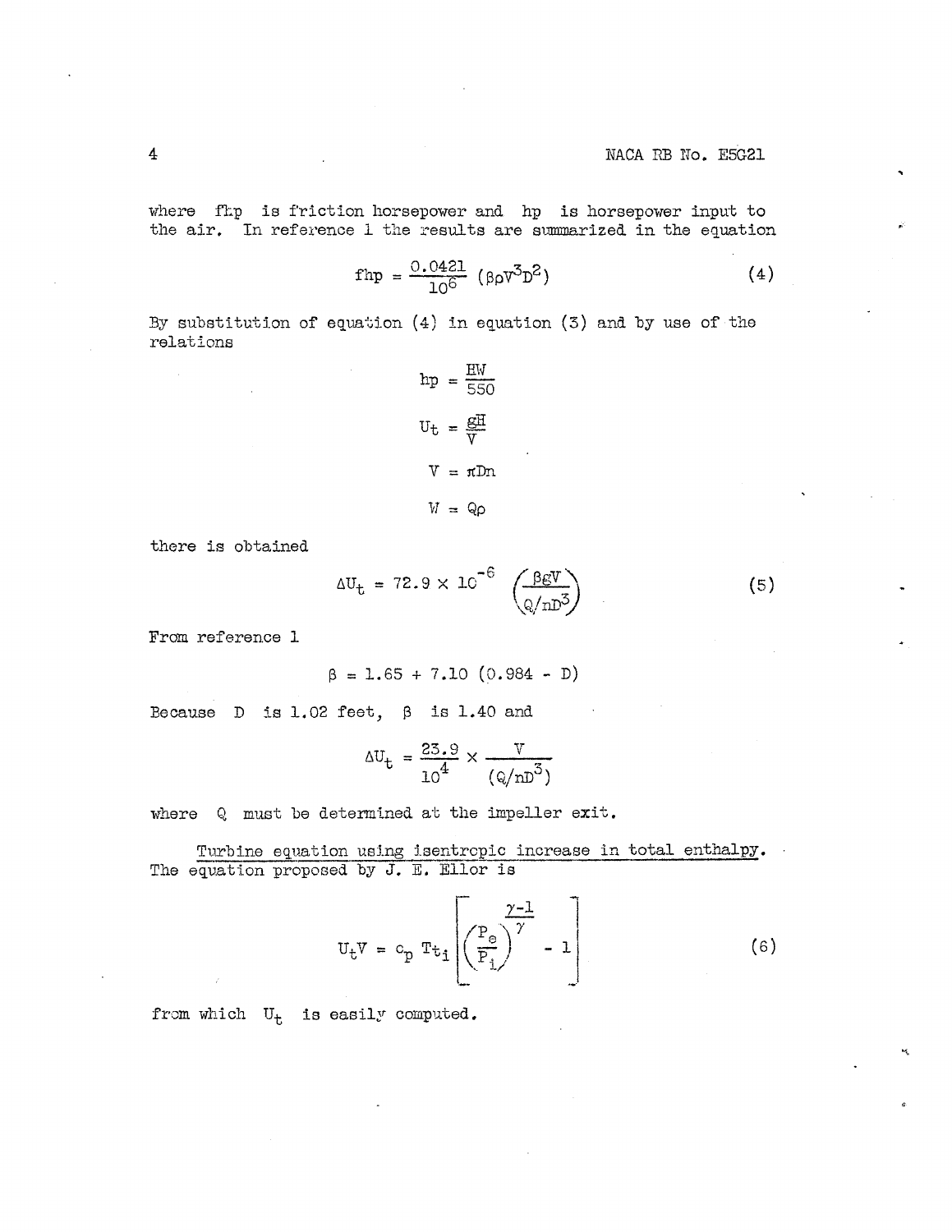Determination of observed resultant velocity. - At each station in the vaneless diffuser, the resultant air velocity U was determined by means of the equation

$$
U = 110.30 \sqrt{\frac{T_t}{1 + 1/y}}
$$
 (7)

where  $\mathbf{Y} = \left(\frac{P}{P_{\alpha}}\right)^{\frac{\gamma-1}{\gamma}} - 1$ 

Because of the continuity equation, the radial air velocity U can be obtained from

$$
U_T = \frac{WT_S}{2\pi r b \times 1.322 p_S}
$$
 (8)

The static temperature  $T_{\rm g}$  is found from the total temperature  $T_{\rm t}$ by the relation

$$
T_g = T_t - \frac{t^2}{12,165}
$$
 (9)

Then

$$
U_{t} = \sqrt{U^{2} - U_{r}^{2}}
$$
 (10)

Thus  $U_t$  is known for certain stations several inches from the impeller tip.

At the station nearest the impeller tip (6.5-in. radius), values of static pressure  $p_g$  and total pressure  $P$  are unreliable because of the unsteady flow near the diffuser entrance. At the stations farther from the impeller tip (8.0, 9.5, and 11.5-in. radii), the observed values of  $P$  and  $p_S$  are usually trustworthy. Each of these values is accordingly reduced to the impeller-tip radius by adding to the measured angular momentum the loss between the impeller tip and the measuring station. This loss is given by the following equation derived in reference 2:

$$
\frac{dM}{M} = \frac{-f dr}{b \sin \alpha} \tag{11}
$$

Values of the friction coefficient f are found from the equation given by McAdams (reference 3):

$$
1/\sqrt{f} = 3.2 \log_{10} (R\sqrt{f}) + 1.2
$$
 (12)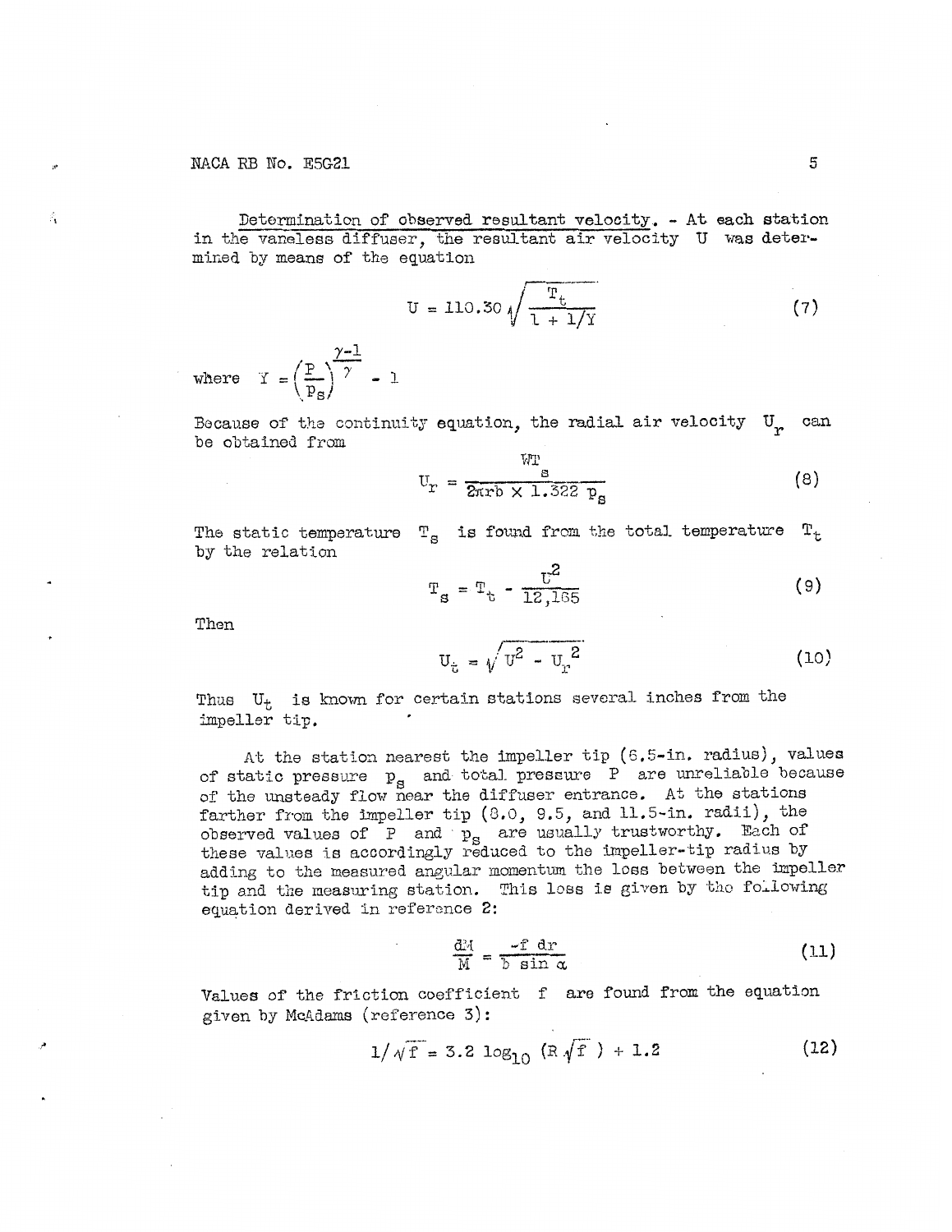The Reynolds number  $R$  is computed by

$$
R = \frac{U \rho D_h}{\mu}
$$

$$
= \frac{W}{\mu \pi x \sin \alpha}
$$

where  $\sin \alpha = \frac{U_r}{U_r}$ .

#### APPARATUS *Aii* **TESTS**

The supercharger impeller used with the vaneless diffusers was a conventional design centrifugal impeller of  $12.23$ -inch diameter. Three vaneless diffusers of the constant radial-area type were tested. The first diffuser hzd a diameter of 27 inches and was modified by cutting the diaeter down to 24 inches and then to 20 inches. The shaye of the air passage is shown in figure 1.

The static pressure was measured by wall taps at radii of 8.0. 9.5, and 11.5 inches. Total pressures were measured by survey tubes located at the same radii but not at the same azimuth as the wall tubes. (See fig. 1.) At each survey station, readings were taken at four points across the channel width  $b: b/8$ ,  $3b/8$ ,  $5b/8$ , and **7b/8** from the front wall. The average of these readings was taken as the average total pressure for the section.

The total temperatures were measured only at the last station in the outlet pipe as one of the standard over-all measurements. Unpublished tests by the NACA have shown that, if heat transfer is kept small by lagging the air ducts, the total temperature is unchanged from the impeller exit to the outlet pipe. The value measured at the outlet pipe was therefore used for all stations beyond the impeller exit.

The over-all measurements were made in accordance with the standard procedure of rating and testing centrifugal superchargers given in reference **4.** I)hotographs and a description of the test rig are presented in reference 5.

## RESULTS AND DISCUSSION

The data obtained from the tests of the three diffusers were inserted in the conventional turbine equation  $(1)$ , the corrected turbine equation  $(2)$ , and the isentropic equation  $(6)$  to obtain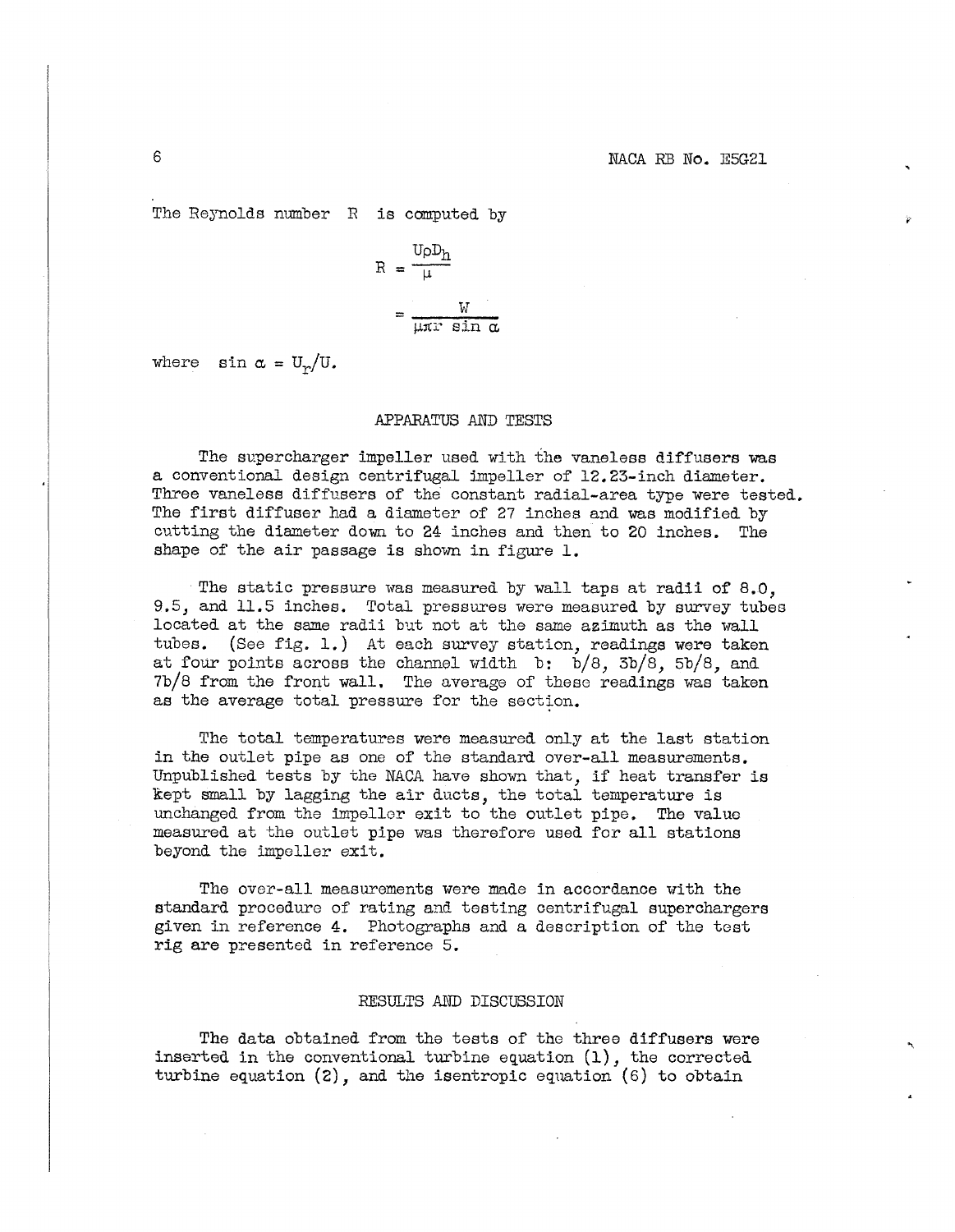NACA RB No. E5G21

the tangential air velocity  $U_{+}$ . Because the absolute pressures were measured within  $\pm 0.05$  inch of mercury and because the differences on which the velocities depend were small (1 to 5 in.), the experimental error of a single observation was large. For this reason, 63 test points were observed and the method of least squares was used to average the results. The ratios of the computed tangential velocity  $U_t$ <sub>comp</sub> to the observed velocity U<sub>tobs</sub>

are shown in the following table:

Equation

 $v_{t_{\rm comp}}/v_{t_{\rm obs}}$ 

 $\overline{7}$ 

综合

ăŃ.

 $\frac{\partial \mathcal{F}(\mathcal{G})}{\partial \mathcal{F}(\mathcal{G})}$ 

Conventional turbine (1) 1.017 ±0.005 Corrected conventional turbine (2) .993  $\pm .004$ Isentropic (6)  $.853 \pm .005$ 

The error caused by neglecting the windage is approximately 2 percent. The isentropic equation gives values about 15 percent lower than the experimental results, which is not surprising in view of the fact that it is based on the assumption of reversible compression in the impeller. The considerable loss in static pressure in the impeller affects equation  $(6)$  but not the momentum equation on which equations  $(1)$  and  $(2)$  are based.

When the conventional equation (1) was used, it was found that the points computed for light loads near surge were noticeably higher than those near the load of peak efficiency. This result is probably caused by the large amount of recirculated air at this condition. The value of actual increase in total enthalpy H undergoes a large increase without a corresponding effect on  $U_t$ . At full throttle, the other extreme, the value of H tends to be low. The points in figure 2 that show large departures from the curve represent these two extreme conditions.

Because the points computed by the isentropic equation (6) are based on total-pressure measurements near the impeller tips, they are more scattered than those computed by the turbine equation  $(1)$ . Chaotic flow conditions at the impeller exit give rise to larger errors in the measurements taken there than in those taken farther from the center.

Neither an increase in tip speed from 800 to 1000 feet per second and then to 1200 feet per second nor successive reductions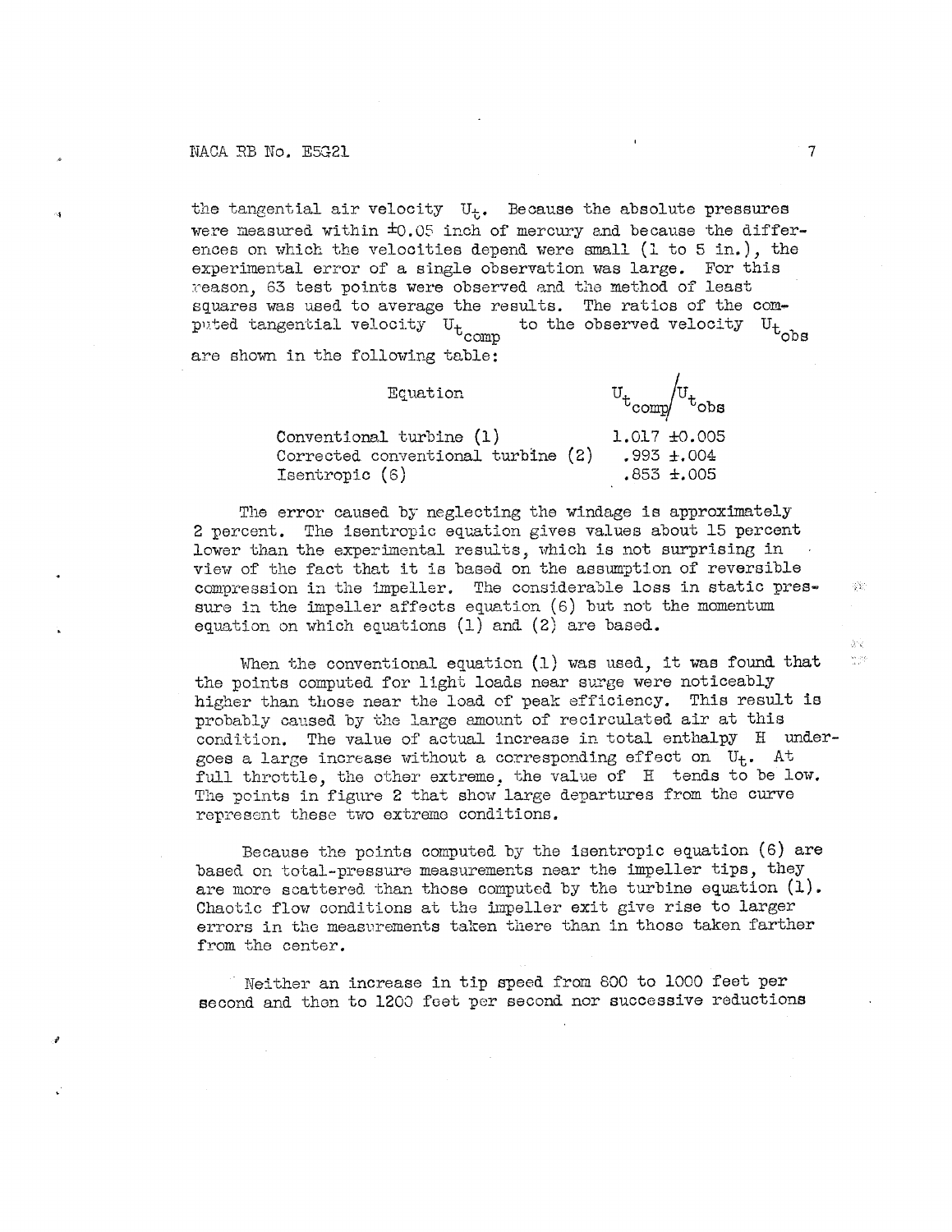in diameter from 27 to 24 to 20 inches affected the results. Aside from extremely high and extremely low loads, the results were concordant for the entire range of tip speeds and diameters.

Aircraft Engine Research Laboratory, National Advisory Committee for Aeronautics, Cleveland, Ohio.

#### REFERENCES

- 1. Varley, V. E.: Friction in Aircraft Supercharger Impellers. (From Tekhnika Vosdushnavo Flota (Russian), No. 6, June 1937, pp. 61-75), British R.T.P. Trans. No. 663, Ministry of Aircraft Prod.
- 2. Polikovsky, V., and Nevelson, M.: The Performance of a Vaneless Diffuser Fan. NACA TM No. 1038, 1942.
- 3. McAdams, William H.: Heat Transmission. McGraw-Hill Book Co., Inc., 2d ed., 1942, p. 120.
- 4. NACA Subcommittee on Supercharger Compressors: Standard Procedures for Rating and Testing Centrifugal Compressors. NACA ARR No. E5F13, 1945.
- 5. Ellerbrock, Herman H., Jr., and Goldstein, Arthur W.: Principles and Methods of Rating and Testing Centrifugal Superchargers. NACA ARR, Feb. 1942.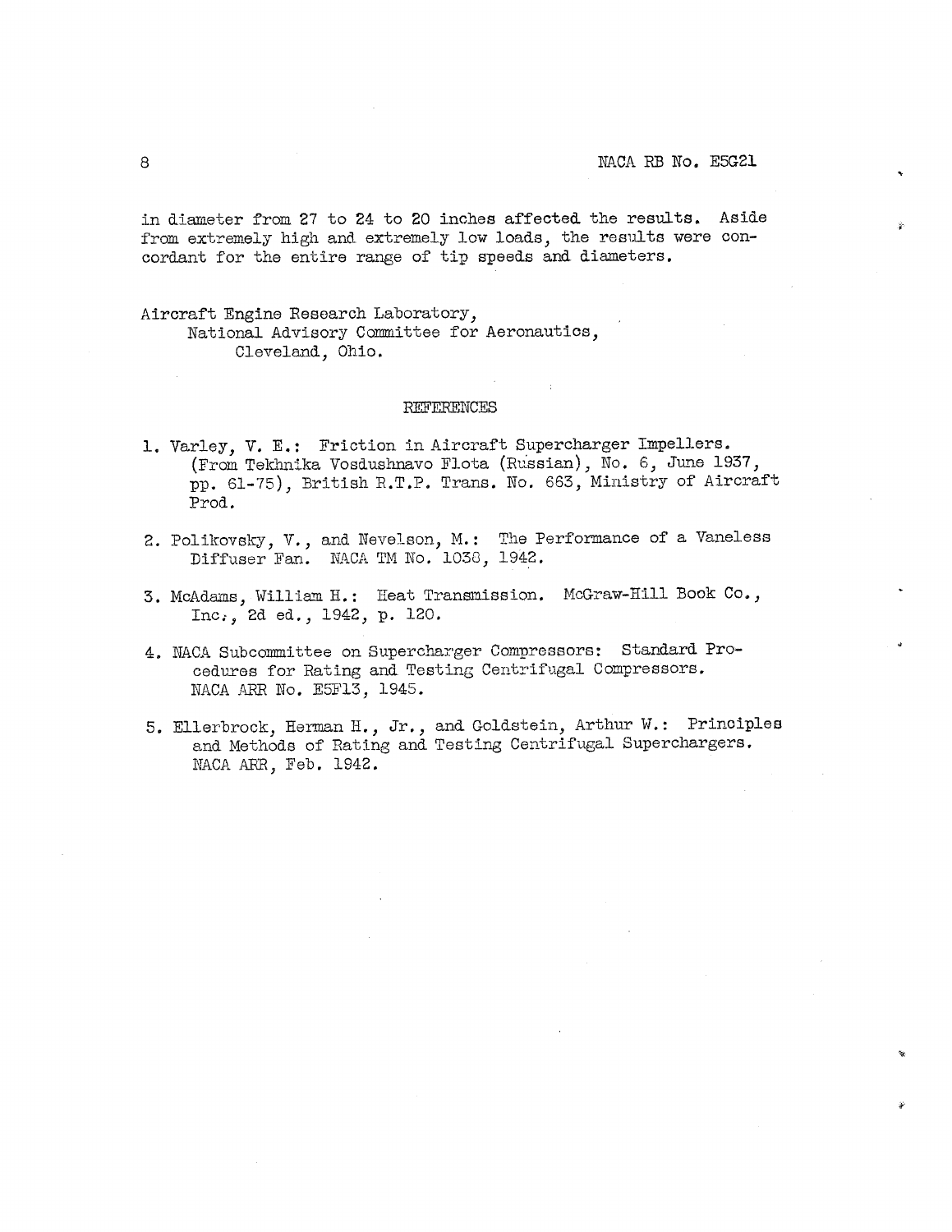

**Figure I.** - **A ir-passage profile showing locat ion of survey. tube in vane less d iff users,**